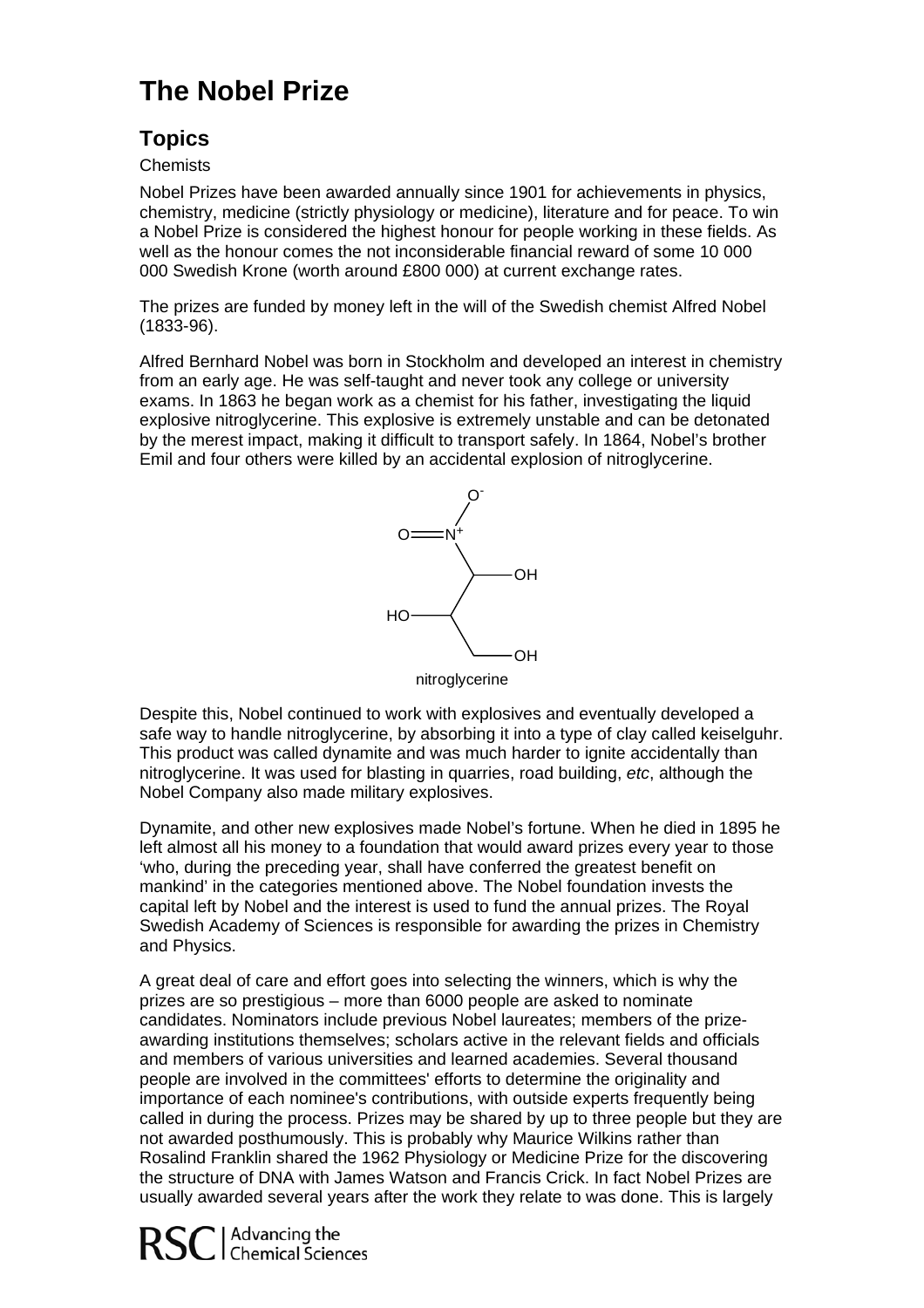to allow time for the impact and importance to be assessed. For example, Crick and Watson published their work in 1953 but were not awarded the prize until nine years later.

Holland for work on osmosis while the latest (2005) was shared by Yves Chauvin, Robert H Grubbs, and [Richard R](http://almaz.com/nobel/chemistry/2005a.html) Schrock for work on organic synthesis. A full list of The first Nobel Prize for Chemistry was awarded in 1901 to Jacobus van't Hoff of prize winners with brief summaries of their work can be found at http://www.almaz.com/nobel/ .

Many of the earlier Nobel Physics prizes have some bearing on chemistry, for example J J Thomson's 1906 prize was for discovery of the electron and Niels Bohr won the 1922 prize for his model of atomic structure. Ernest Rutherford, however, was reputedly chagrined to find that his 1908 prize for work on radioactivity was for chemistry when he considered himself to be a *physicist*.

## **Keeping it in the family**

pairs and one mother-and-daughter one. Joseph James ('J J') Thomson and his son 1935 Physics prize. The Curies were a remarkable family for scientific honours -Marie shared her first prize with husband Pierre and Irène shared hers with her husband Frédéric. All the Curies' prizes were for work on radioactivity. Perhaps surprisingly there are three father-and-son science Nobel Prize-winning George Paget both won Physics Prizes (1906 and 1937) for work on the electron. William Henry Bragg (father) and William Lawrence Bragg (son) shared the 1915 Physics Prize for their discovery of X-ray diffraction. Niels Bohr took the 1922 Physics Prize for his model of the structure of the *atom* and his son Aage the 1975 prize for work on the structure of the *nucleus*. Marie Curie won two Nobel Prizes (1903 Physics and 1911 Chemistry) and her daughter Irène Joliot–Curie won the

### **Multiple prize winners**

two Physics Prizes (in 1956 for discovering the transistor and 1972 for the theory of superconductivity). No individual has won three prizes in any categories although the Red Cross organisation has won three Peace Prizes. Marie Curie is the only person to win prizes in both physics and chemistry. Frederick Sanger won two chemistry prizes - in 1958 for finding the structure of the protein insulin and 1980 for work on the base sequence of DNA. Linus Pauling won a Chemistry Prize in 1954 for research into chemical bonding and also won the 1962 Peace Prize for his attempts to bring about a nuclear test ban. John Bardeen won

## **Battle of the sexes**

probably a reflection of the fact that science was largely a male pursuit during the 20<sup>th</sup> Overwhelmingly, the science Nobel Prizes have gone to men (although the third ever Physics Prize was shared by Marie Curie).Only three Chemistry and two Physics prizes have gone to women (two to Marie Curie and one to her daughter!). This is century. A list of female Nobel laureates can be found at

[http://www.almaz.com/nobel/.](http://www.almaz.com/nobel/) This site has lots of other Nobel Prize information including chronological and alphabetical listings of winners in all categories. The official Nobel site is at www.nobel.se.

## **Did you know?**

The University with the most Nobel Prize Winners is Cambridge with 80, closely followed by the University of Chicago (77). Oxford lags behind in fifth place with a mere 47.

RSC | Advancing the<br>
RSC | Chemical Sciences